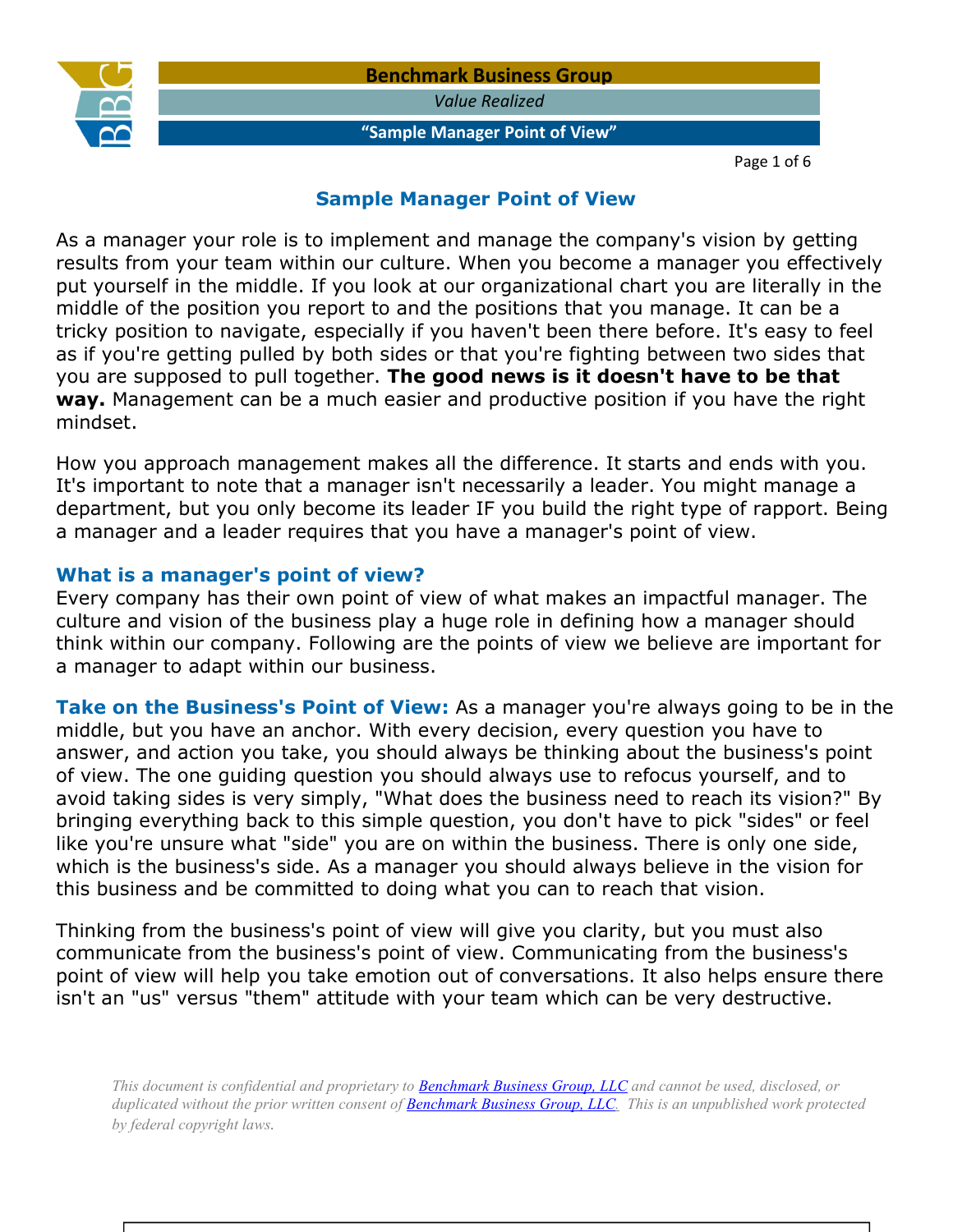

Page 2 of 6

**Start at the End:** As a manager you should always look to the end result. The result is your solution. Once you have your solution then you need to work backwards to move past any barriers. There are always several different ways to get the end result. There will be times when things go awry, but if you're focused on the result you can lead your team in the right direction even if you don't have the exact answer. Focusing on the end result frees you up and gives you the flexibility to adapt to anything that detracts you from the path. To start at the end, always ask yourself how a decision, issue, or any action you have to take will impact the end result. This will ensure that you're always headed in the right direction.

**Barriers are Never Excuses:** As mentioned, there will always be barriers that have the potential to stop you from reaching the desired result. A manager's position is to anticipate the barriers that are approaching, but to find a way to the end result regardless. If you let the barriers stop you, then you'll never get very far.

As a manager you have to be aware of your own barriers, but are also responsible for helping your team identify and move past their own barriers. There will also be barriers that come from the top of the company. These are sometimes harder to deal with because you might feel like it's not your job to solve these. You may believe that you don't have the right tools and resources to do the job you're being asked to do. And you might be right. Some barriers are 100% true. They might also be outside of your control. Yet, they still have to be dealt with in order for you to be effective and move forward.

You should always be moving forward and focus on the solution, regardless of where the barrier starts. Remember that there are always several ways to reach the same solution. As a manager you have to be:

- *Informed -* If you don't have a good handle on your department and projects you'll never know when a barrier is coming until it's too late. You want to be ahead of the game. Think of the Titanic. It's much better to have the information you need to make informed decisions than to react to an emergency.
- *A Creative Problem Solver* Some obstacles need to be pushed through and solved, but sometimes you simply have to find a new path to the end result. That takes work on your part. You don't always have to be the one to "solve" it, but you do need to think creatively about the issue at hand. As a manager you also need to know how to get your team thinking creatively about issues and solutions.
- *Willing to Get Help* As a manager you don't have to have all the answers, but it's your job to find a way to get the help you need. That help might come from your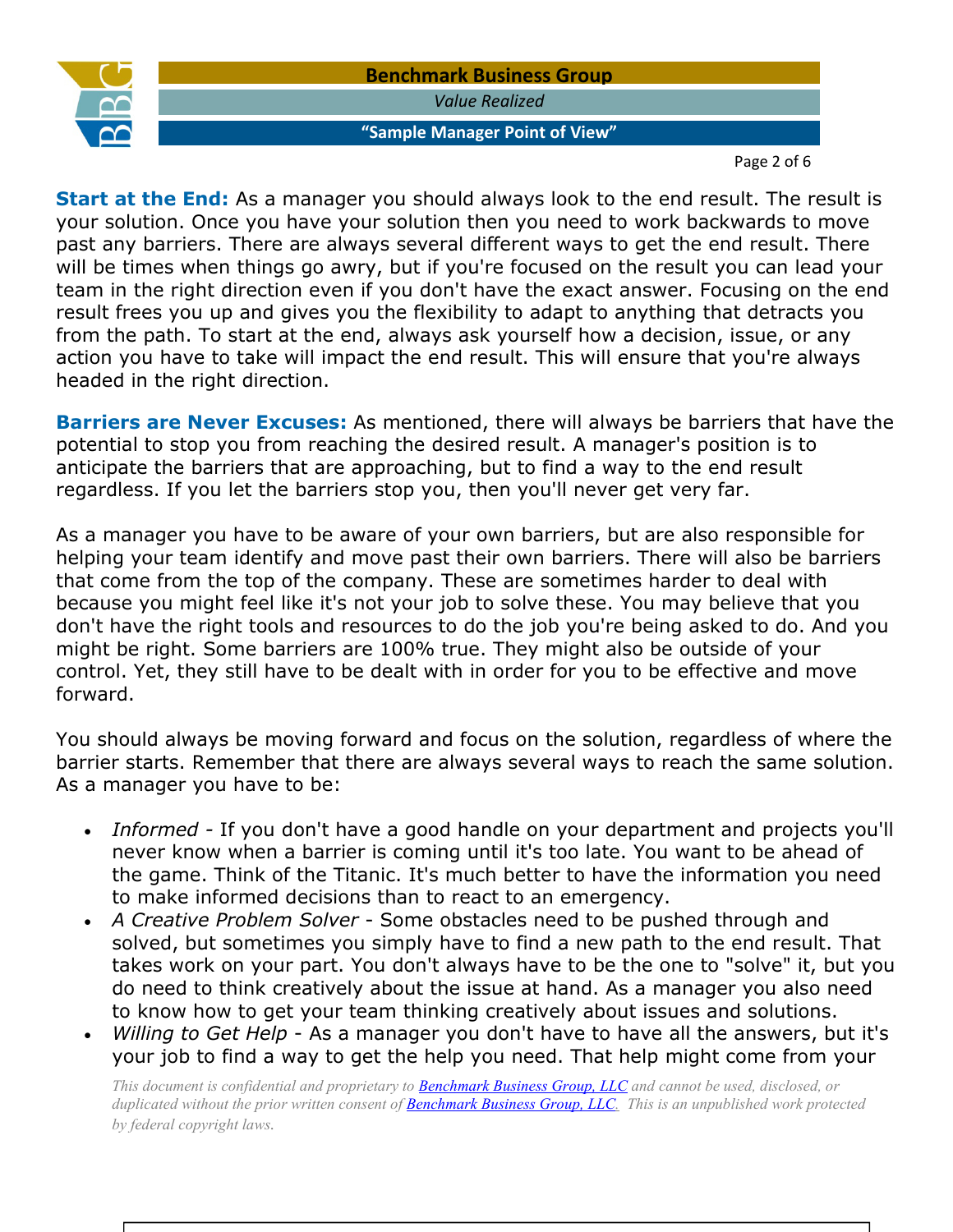

### **Benchmark Business Group** *Value Realized*

### **"Sample Manager Point of View"**

Page 3 of 6

team, upper management, or other resources within the company. Your role as manager is about the ability to pull people together and ensure that the business's assets including experience, knowledge, etc. are pulled together.

• *Willing to Speak Up and Challenge* - We cover challenging in the next section, but it's important to note it here as well. If a barrier is outside of your control or if something from above is stopping you from succeeding, then you need to have a conversation with your manager. How you approach that conversation is key. It absolutely has to remove blame. This isn't the time to discuss whose fault it is, but to focus on what the business needs and the end result. Be willing and ready to address these issues. If it's stopping you from being impactful then it is absolutely your concern. A manager does not wait for things to come from top down. Instead, they focus on influencing the company from the middle which can be topdown, bottom-up, or even side to side.

**Be Willing to Challenge** - As a manager, you are in the middle. You're in the middle of the upper management and your team. It's not always the most fun place to be, but it is exactly why you have to be willing to challenge. Those challenges might be regarding policies and procedures. They might be regarding mindsets or emotions. They might be challenging upper management and they might be challenging your team. Your position as a manager is to always look at the vision and figure out how to implement that vision regardless of where obstacles start. A couple things to remember:

- *Take the business point of view.* Your "side" isn't about what you want or think is right. It's not always what upper management wants or the team wants. It is always, "What does the business need to reach the vision?"
- *There are different ways to challenge different people.* As a manager you have to know how to pull the most out of people and in many ways you are the negotiator. You're the person that has to get the best out of upper management and your team. This means you might have to take different tactics with different people based on their position and personality.
- *You must be prepared to listen and take criticism of your challenge.* The moment you challenge something you also open yourself and your ideas up to criticism. If you take it personally the role of being a manager can be very difficult. Instead you must be willing to listen. If upper management or even your team has issues with your challenge then it's an opportunity to make it better. It doesn't mean it wasn't a good challenge or idea. It doesn't mean that it's not going to change. It just means there is more work to be done.
- *Sometimes you lose a challenge.* You're not going to win them all. The key is in how you accept a loss. As a manager you can't play both sides. If the business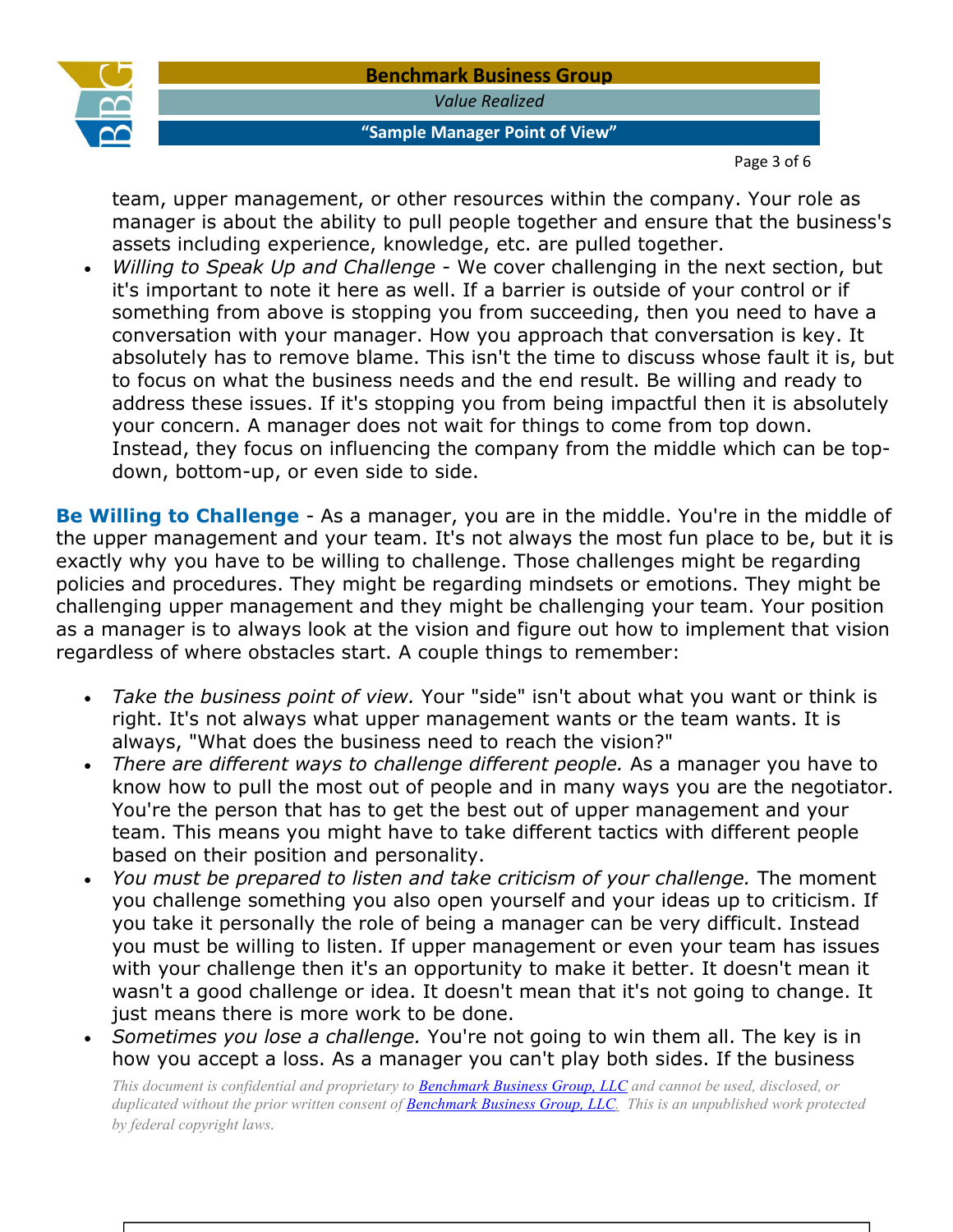

*Value Realized* 

### **"Sample Manager Point of View"**

Page 4 of 6

makes a decision you have to look for ways to implement it. You can, and should, always challenge ideas you don't agree with, but that should be done with your manager, not with your team. Remember that agreeing is easy, but disagreeing takes more skill.

• *Don't fall in love with ideas.* Often times, true progress is stopped because someone is closely tied to exactly how something needs to be done. They fall in love with the idea of something and lose sight of the end result. As a manager things may not always be done exactly the way you would make decisions or exactly as you would complete the task. If the systems are being followed. If the result is being met. If it's moving you closer to the vision, then sometimes you need to be flexible. Let your own ideas change and encourage flexibility to reach the needed result.

**Understand Human Emotions.** While we always strive to have a productive environment, emotions are not always logical. As a manager you will have to deal with your own emotions, those emotions of upper management and your team. It's important to be open and honest and discuss your own feelings. It's important to allow others to voice their feelings as well. Not expressing them can lead to conversations that get nowhere or passive aggressive behavior because the true reason someone is holding back isn't about the logic, but the emotion.

It's also important to ensure that the emotion isn't taken personally and doesn't influence the end result. The emotion has to be put aside and the decision must be made from the point of view of the business, but sometimes that can't be done until the underlying emotions have been addressed. Ensure that the emotion is put aside by all parties before moving ahead.

**Believe You can Influence Change.** As a manager you will be working with all types of personalities. In addition, sometimes you will be in a position of authority and sometimes you won't. Either way, you have to influence change and that means getting people at different levels in the organization to go along with change.

You don't have to change "them" or their flaws, but you do have to know how to mobilize a team of people headed in the same direction. Be very in touch with your thoughts. If you feel like you are stuck or cannot influence change, you are not managing. Examine the relationships where you feel you can't influence change. Do not focus on changing them, they won't change unless you change the way that you interact with them.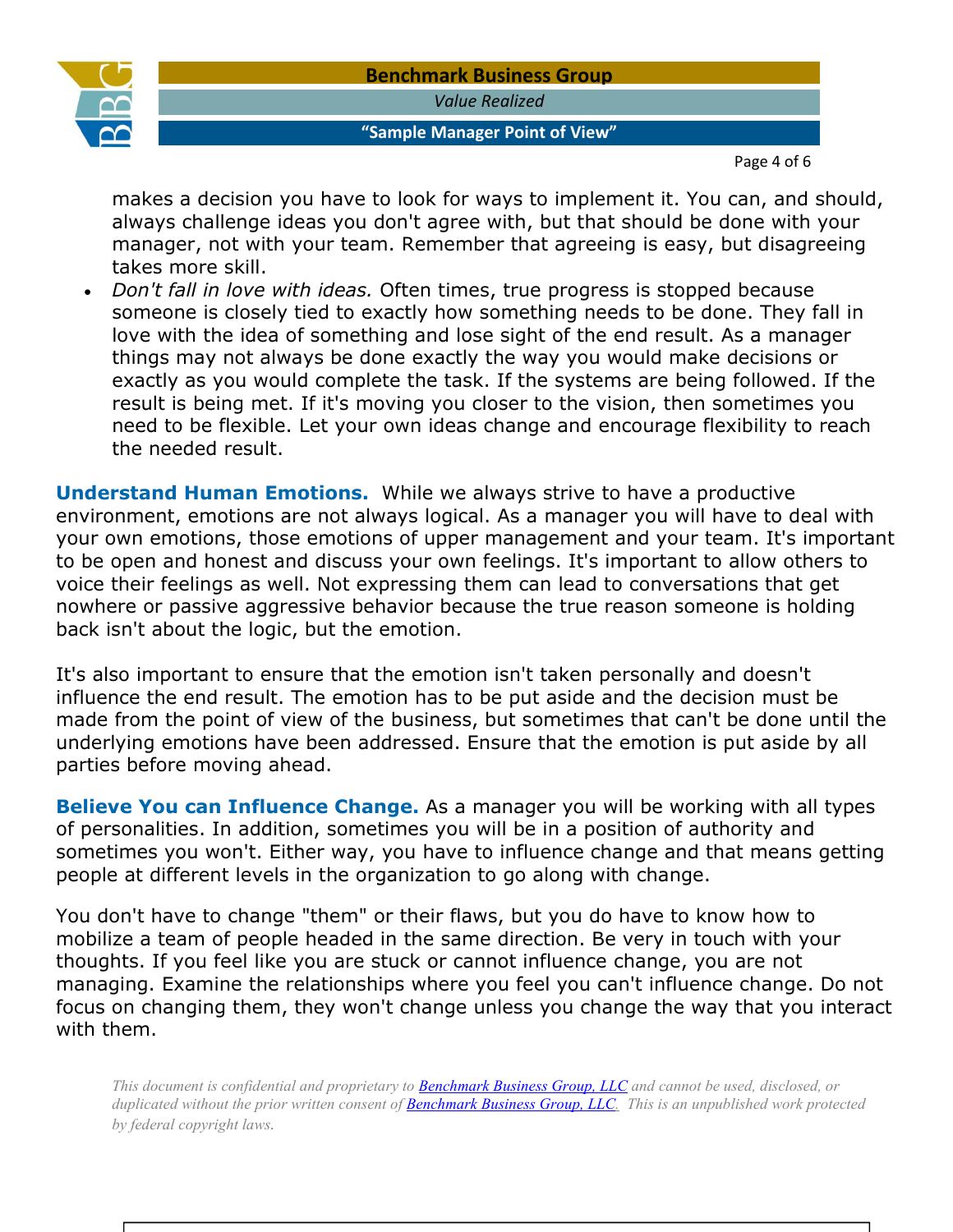*Value Realized* 

### **"Sample Manager Point of View"**

Page 5 of 6

As a manager, you have to be a bit of a chameleon. You have to suspend judgement and focus on the end result. Often times, by changing the way you interact and communicate with others you can influence the change that you need. Don't expect anyone to adapt to your style. They might, but you'll be waiting a while. Instead, be proactive and always look for how you can influence people to move in the right direction by adapting to their style.

**Manage Systems Not People** - You will always have to deal with personalities as discussed above, but one thing that makes it much easier to manage is to have well documented systems. If you try to manage without systems you may feel as if you are herding cats. It's not recommended. Systems will not solve all of the emotions or personality issues, but they do make those issues a lot easier to solve.

Systems focus everyone on the end result. If you're focused on the end result then you're focused on ensuring that the business gets what it needs. In addition, systems clear up any miscommunications and provide much needed clarity to employees. As a manager you have to be an advocate for systems. If you don't use them, if you don't bring people back to the systems, then your team will not use them. It is up to you to create a culture where your team's first reaction is to look at the systems.

**Ownership/Accountability** - As a manager it is vital that you not only have ownership of your results, but also create a culture of ownership in your team. The above sections will help greatly in establishing the foundation for ownership. If you struggle with ownership then this document can help you take control of your tasks. It will also provide a way for you to work with your team to take ownership. To take ownership you need to:

- *Be organized.* You can't have ownership of a task or your department if you're dropping the ball. Organization for a manager means that you know what projects you are working on, the priority of those projects, the status of each project, and the next action steps to move each of them forward. As a manager, the action steps will be yours, those of your team, and things that you are waiting on from vendors or even top management. Documentation is key. There is absolutely no way you will be able to remember everything without dropping the ball somewhere.
- *Have control of your time.* You will be pulled in many directions. Until you have systems defined and in use you'll be putting out fires and working on strategic areas of the business. It's a lot to handle, which is why time management skills are needed. You should be blocking out time. You should be planning your week